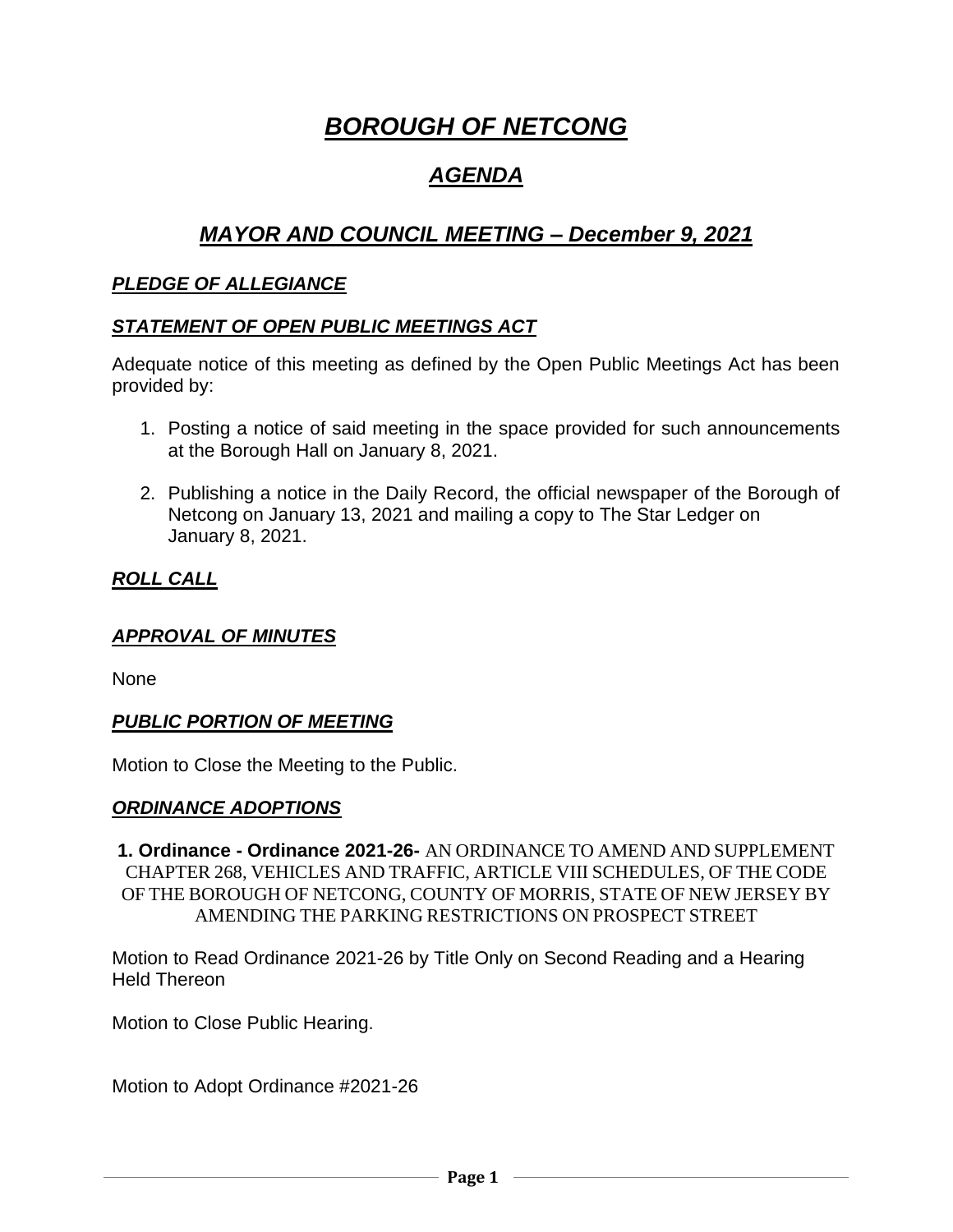## *CORRESPONDENCE*

None

## *BOROUGH ADMINISTRATOR REPORT*

## *COMMITTEE REPORTS*

| Finance & Insurance:                                                                     | E. Still     | J. Sylvester |
|------------------------------------------------------------------------------------------|--------------|--------------|
| Economic Development:                                                                    | R. Hathaway  | E. Still     |
| <b>Public Safety:</b><br>(Police, Fire, Rescue)                                          | J. Sylvester | E. Koster    |
| Dept. of Public<br>Works & Utilities:                                                    | E. Koster    | R. Hathaway  |
| Recreation:                                                                              | J. Albensi   | T. Laureys   |
| <b>Public Services:</b><br>(Human Services<br>Recycling & Solid<br><b>Waste Disposal</b> | T. Laureys   | J. Albensi   |

## *OLD BUSINESS*

None

#### *NEW BUSINESS*

**1. New Business-**Appointment of Ryan J. H. Slahor. as a Junior Firefighter for Fire Co. No. 2

## *PRIVILEGE OF THE FLOOR TO THE COUNCIL*

#### *MAYOR'S COMMENTS*